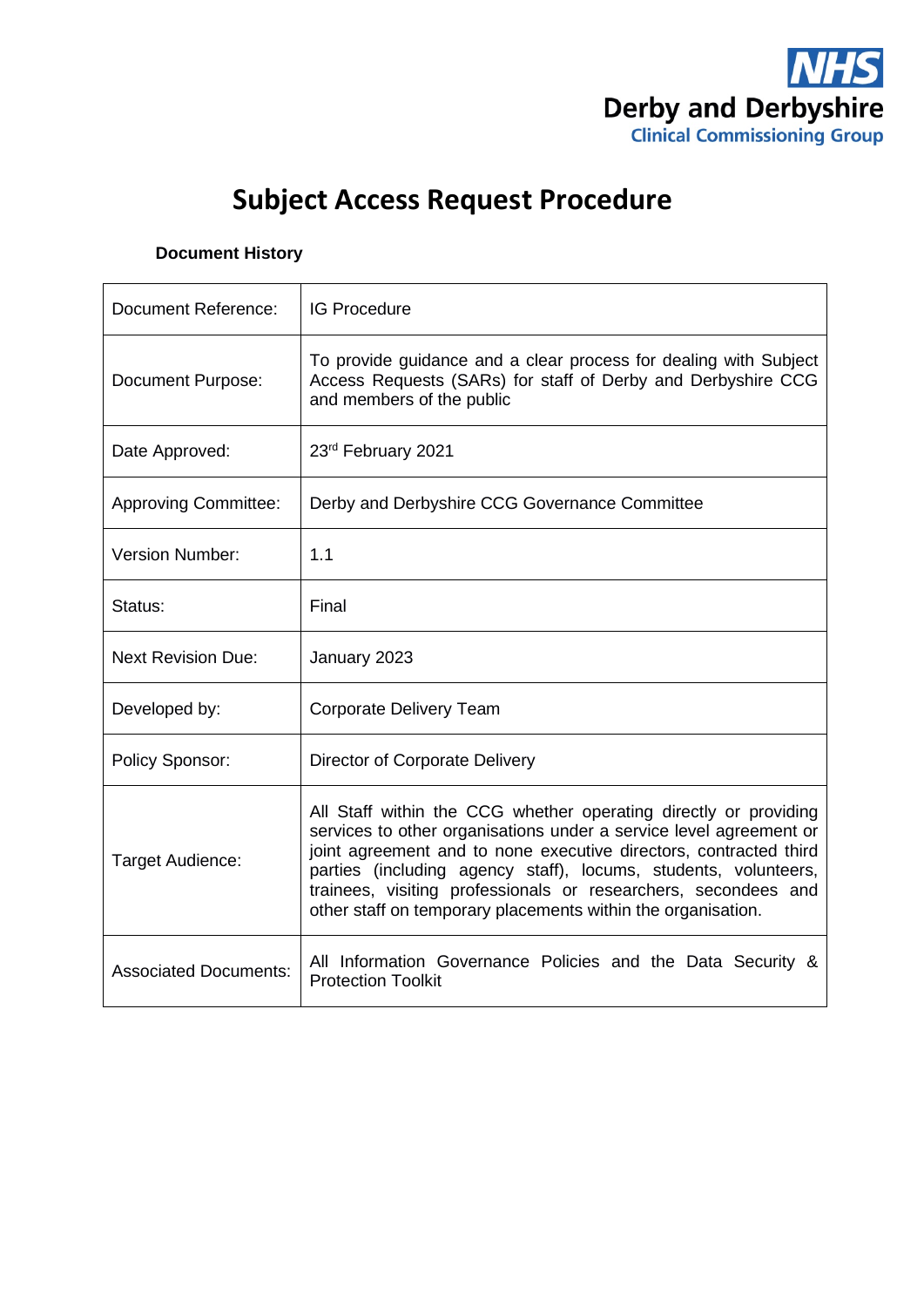# **Contents**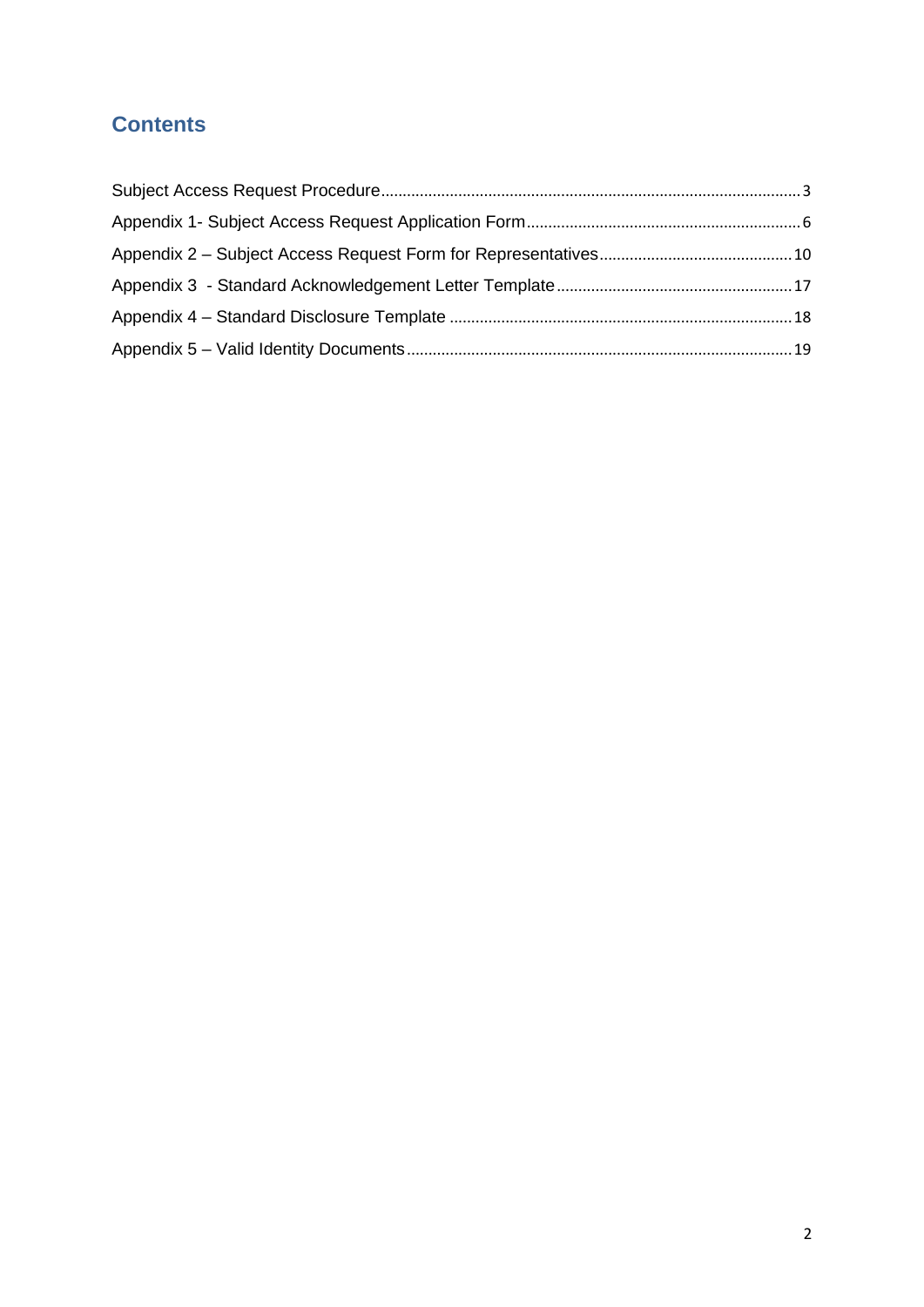# <span id="page-2-0"></span>**Subject Access Request Procedure**

A Subject Access Request (SAR) is a request received from a person asking to provide them with copies of the information held about them. Individuals have the right to access information held about them under Data Protection legislation (this includes the General Data Protection Regulation and the Data Protection Act 2018).

#### **Who can make a SAR?**

The data subject can make a request for all or part of their personal information. Another person/party for example a solicitor, insurance companies and those with power of attorney can make a request on behalf of the data subject providing they have the data subject's consent.

#### **What is a Valid SAR and who can make one?**

A valid SAR can be either verbally or in writing. Where a request is made verbally this should be followed up in writing to confirm the accuracy of the request. The Act (legislation) that the individual is using does not have to be stated, and a clear request for the information should be made. A correspondence address is needed and a contact number is useful but not essential. Information is needed about the data subject to locate the requested information, for example full name, address and date of birth. Ideally at this stage the requester will include sufficient proof of identity such as copy of passport, recent utility bill, bank statement, HMRC letter with current address within the last three months, Council Tax Bill or driving licence for example (full list of acceptable documents as an appendix to this procedure). However, if there is insufficient proof of identity the person will need to be contacted using the original method, email or letter using the template at Appendix 1.

There may be occasions when the requestor is known to the CCG such as a current employee. Under the circumstances it would not be reasonable to ask for further documents to verify the person's identity.

#### **Children**

Children have the same rights as adults over their personal data. These include the rights to access their personal data; request rectification; object to processing and have their personal data erased.

An individual's right to erasure is particularly relevant if they gave their consent to processing when they were a child. In the UK only children aged 13 or over are able provide their own consent.

#### **Fees**

There is no provision to charge for responding to a SAR, however, the CCG can charge a "reasonable" fee when the request is manifestly unfounded or excessive, particularly if it is repetitive. A reasonable fee can be charged to comply with requests for further copies of the same information. If the responding manger considers that a fee should be charged then speak to a member of the Information Governance Team, Data Protection Officer or SIRO before doing so.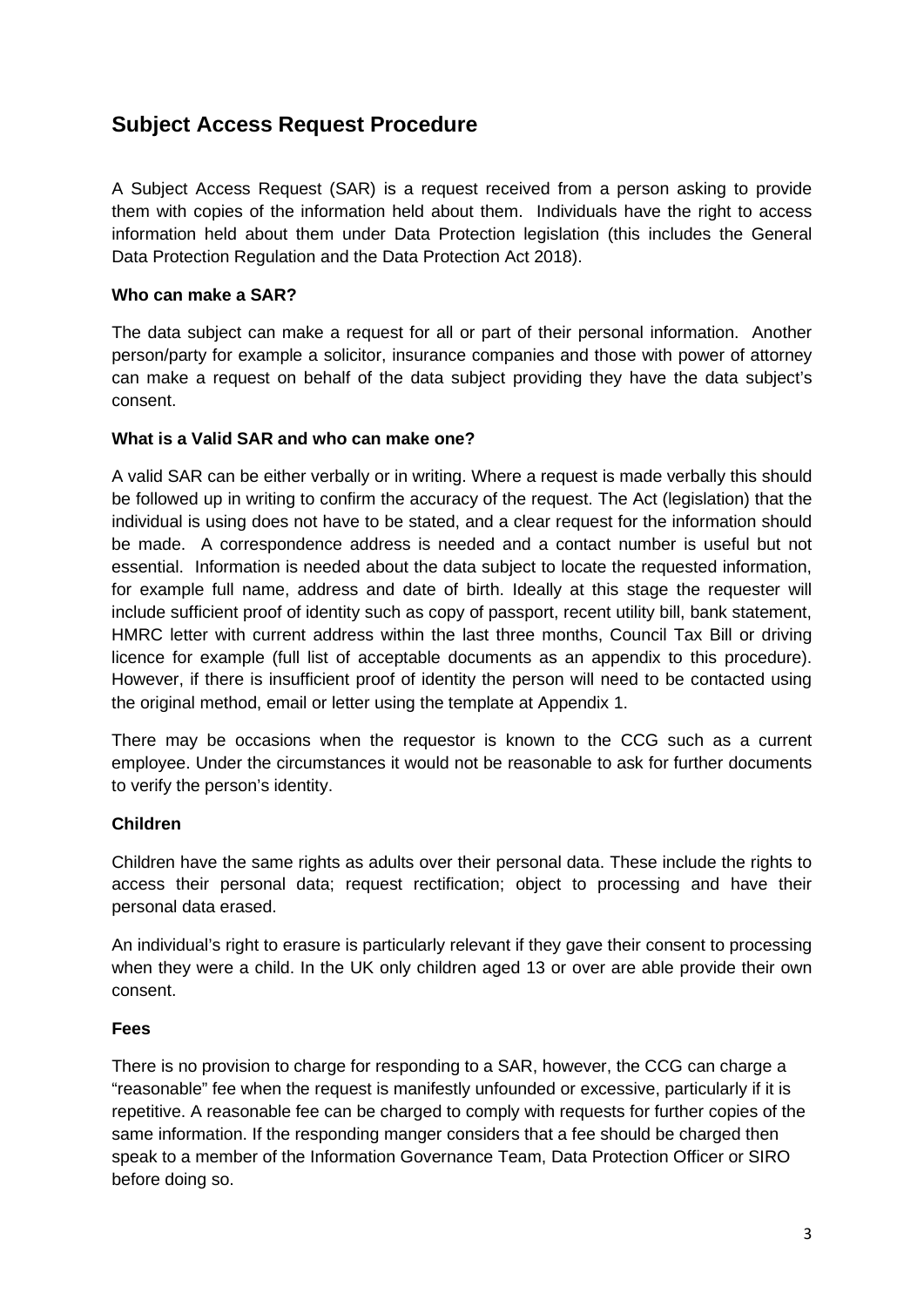### **Timescales**

Subject access requests should be dealt with without undue delay and at the latest within one month of receipt.

The time limit commences from the day after the request was received (whether the day after is a working day or not) until the corresponding calendar date in the next month.

If this is not possible because the following month is shorter (and there is no corresponding calendar date), the date for response is the last day of the following month.

If the corresponding date falls on a weekend or a public holiday the CCGs have until the next working day to respond. This means that the exact number of days the CCGs have to comply with a request varies, depending on the month in which the request was made.

### **Procedure**

- 1) Upon receipt of a SAR, the date must be recorded clearly on it.
- 2) All SARs requests must be processed through the CCG's Corporate Delivery Team [DDCCG.SARS@nhs.net](mailto:DDCCG.SARS@nhs.net)
- 3) The Corporate Delivery Team will send an acknowledgement to the requestor that the SAR has been received and inform them of the timescale and who is dealing with the request. (Appendix 2)

If the Subject Access Request is unclear and more information is required to be able to work on the request a Data Protection Subject Access Request Form should be sent to the requestor by the Corporate Delivery team for them to complete to ensure that the processing manager has all the details required for them to process the relevant information. The form also ensures that consent is received. (Appendix 1)

- 4) Similarly, if the requester has failed to supply copies of the correct identity documents shown at Appendix 4 they should be sent the list of acceptable documents and asked to supply copies of the relevant combination. The timescale for responding i.e. one calendar month does not commence until all the relevant details have been supplied.
- 5) When the form is received back to the Corporate Delivery team, check to see if the requestor has completed all areas and ensure that the form has been signed.
- 6) The Corporate Delivery team will send to the relevant department/team which will copy / collate the information and check for any exemptions set out in the Data Protection Legislation such as:
	- Third Party Information
	- Information that could cause serious damage or harm to the mental / physical health of the person or any other person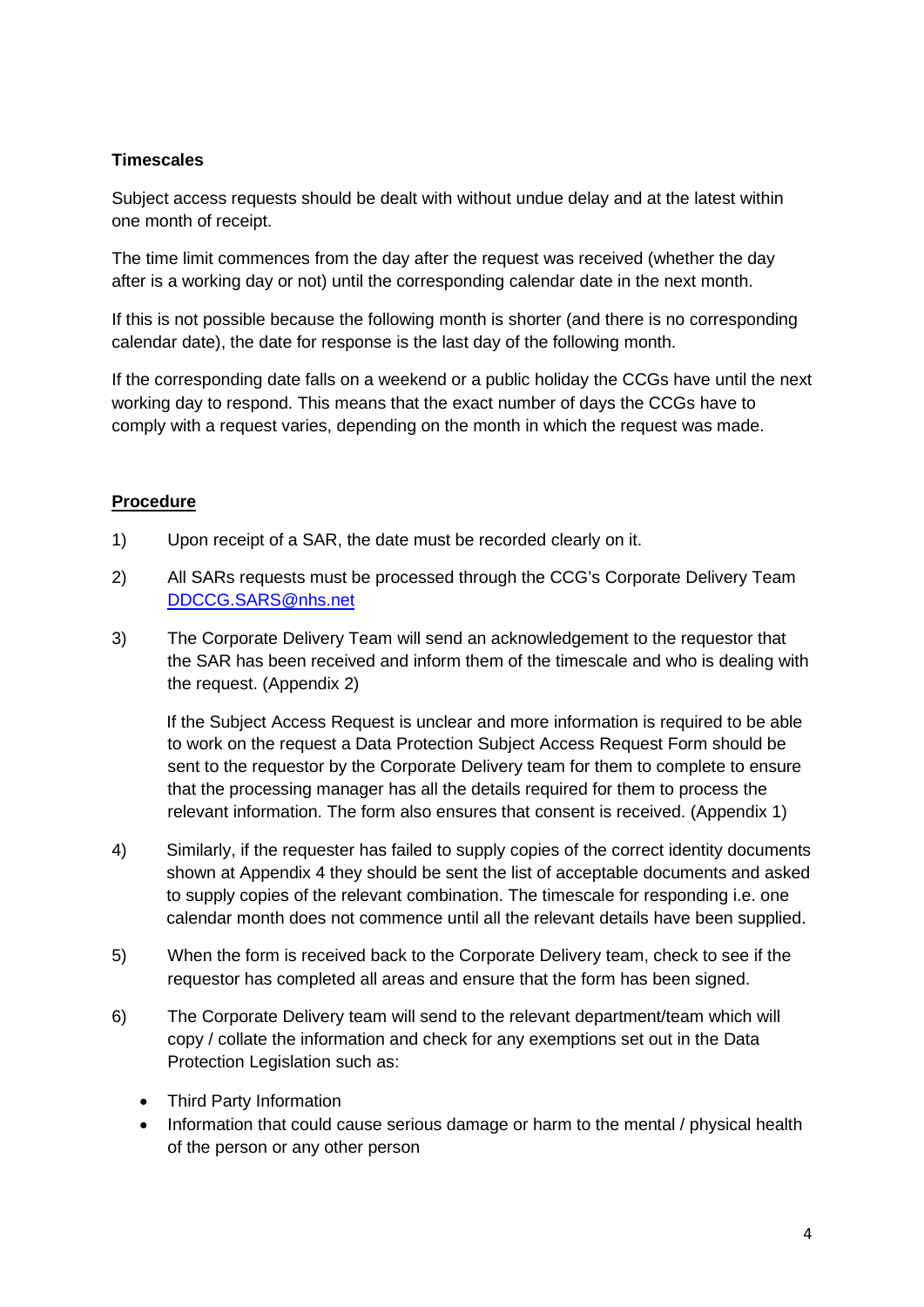7) Send the information. A corresponding letter needs to be sent out with the information. The letter should include if any redactions were made and an explanation of whether any exemption that may have been applied. Also include contact details should the requestor wish to respond with any questions about the disclosure. Try not to use any abbreviations within the letter, if this is necessary then ensure that you include a list / glossary of their meanings. Provide a copy of the letter to the IG team for them to maintain a record and close down the SAR. (Appendix 3)

Ensure that you record each part of the process and keep an auditable trail of dates, times and correspondence.

If a SAR Letter is received but the forms that were sent out are not returned within 3 months, file the original letter and the acknowledgement. If the requestor sends another request then treat this as a new request and send a new acknowledgement.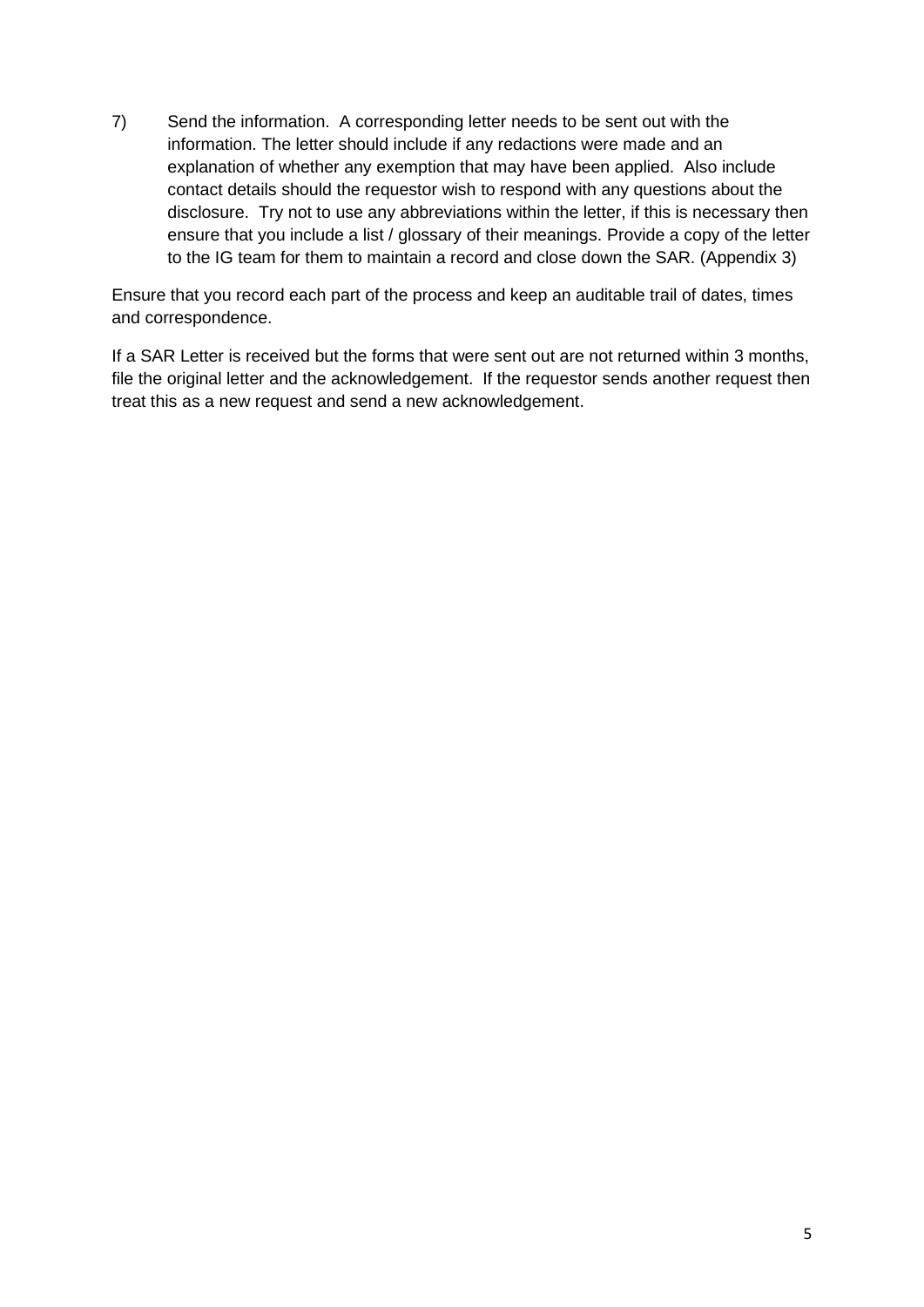# <span id="page-5-0"></span>**Subject Access Request: Application Form**

### **Requesting Your Information**

You have a right under Article 15 of the General Data Protection Regulation (as implemented by the Data Protection Act 2018) to request copies of your medical records, subject to exemptions. This is known as a 'subject access request'.

Please complete this form if you would like copies of **your own** records.

If you are asking for information on behalf of someone else, please do not complete this form. Instead, please complete the form **'Subject Access Request – Form for Representatives'**.

#### **How We Will Use Your Information**

The information you provide will only be used to progress your request and for related administrative purposes. All of your information is treated with respect and in accordance with the Data Protection Act 2018 and the General Data Protection Regulation.

#### **Section 1: Proof of Identity**

Before we can process your request, we must establish your identity. This helps to ensure that we never release information to anyone who should not have access to it.

To establish your identity your application must be accompanied by photocopies of official document(s) which show your **name**, **date of birth**, **current address** and **signature**. **Appendix 5** of this procedure contains a list of valid identity documents.

If you have changed your name during the period your request covers, proof of your name change must also be provided.

Failure to provide proof of identity will delay your application.

**Please add a note here if you are unable to provide the requested proof of identity. We may need to contact you about this before we can process your request.**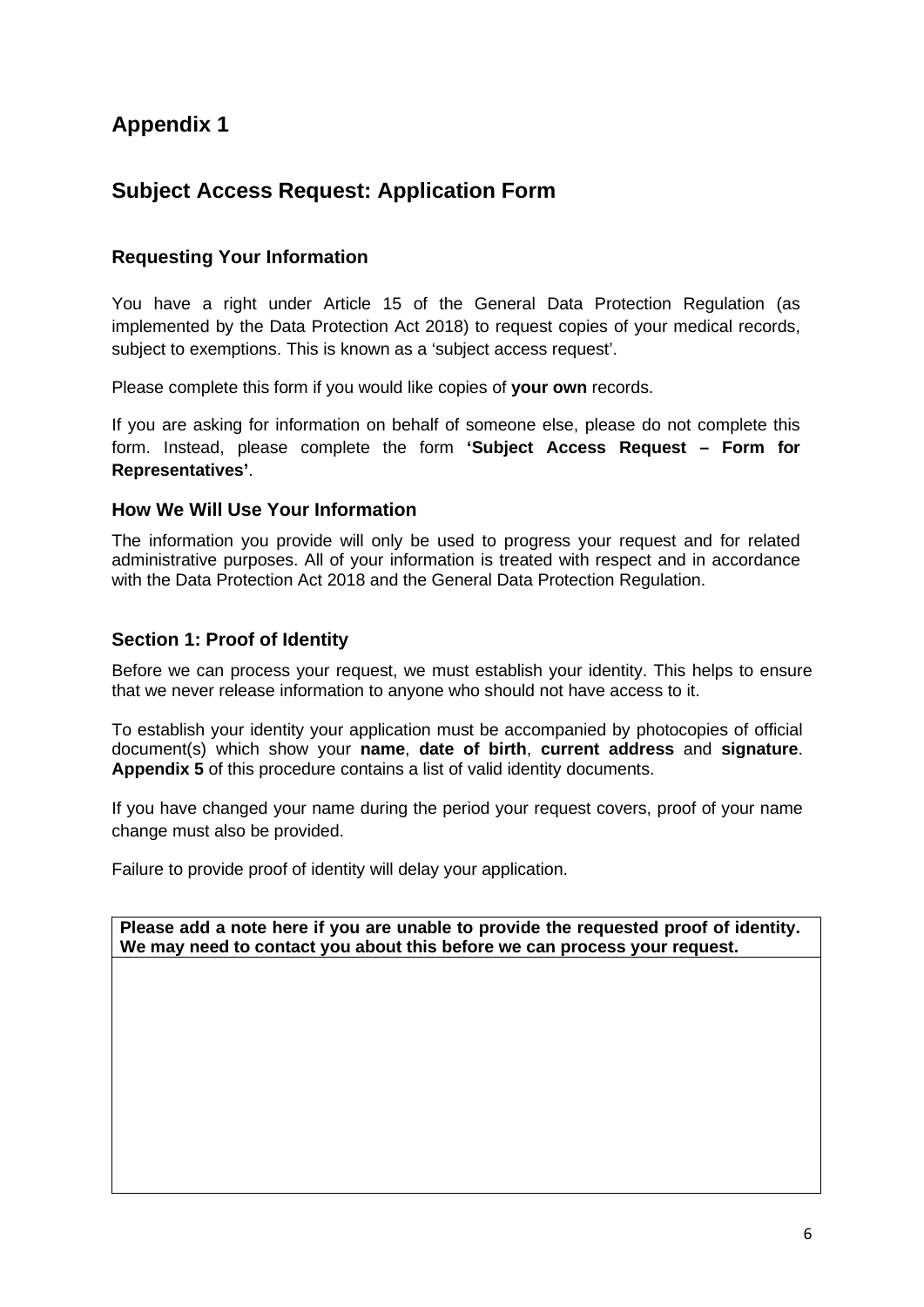**Please return your completed form together with your proof of identity copies to:**

Subject Access Request Corporate Delivery Team Derby and Derbyshire CCG Nightingale Close Off Newbold Road **Chesterfield** S41 7PF

Or email to: [DDCCG.SARS@nhs.net](mailto:DDCCG.SARS@nhs.net)

If you wish to discuss your request further, please telephone: 01246 514051

#### **Section 2: Request for Access to Personal Data:** *(Please use capital letters)*

| Name:                                                                                                    | Date of Birth: | Sex: |  |
|----------------------------------------------------------------------------------------------------------|----------------|------|--|
|                                                                                                          |                |      |  |
| <b>Current Address:</b>                                                                                  |                |      |  |
|                                                                                                          |                |      |  |
| Postcode:                                                                                                | Tel No:        |      |  |
|                                                                                                          |                |      |  |
| <b>Email address:</b>                                                                                    |                |      |  |
|                                                                                                          |                |      |  |
| By providing your email address, you consent to being contact via email with regards to this<br>request. |                |      |  |

If your name and/or address have changed during the periods to which your application relates please give details below and refer to Section 1 regarding proof of identity:

| <b>Previous surname:</b> |  |
|--------------------------|--|
| <b>Previous address:</b> |  |
|                          |  |
|                          |  |
| Applicable dates:        |  |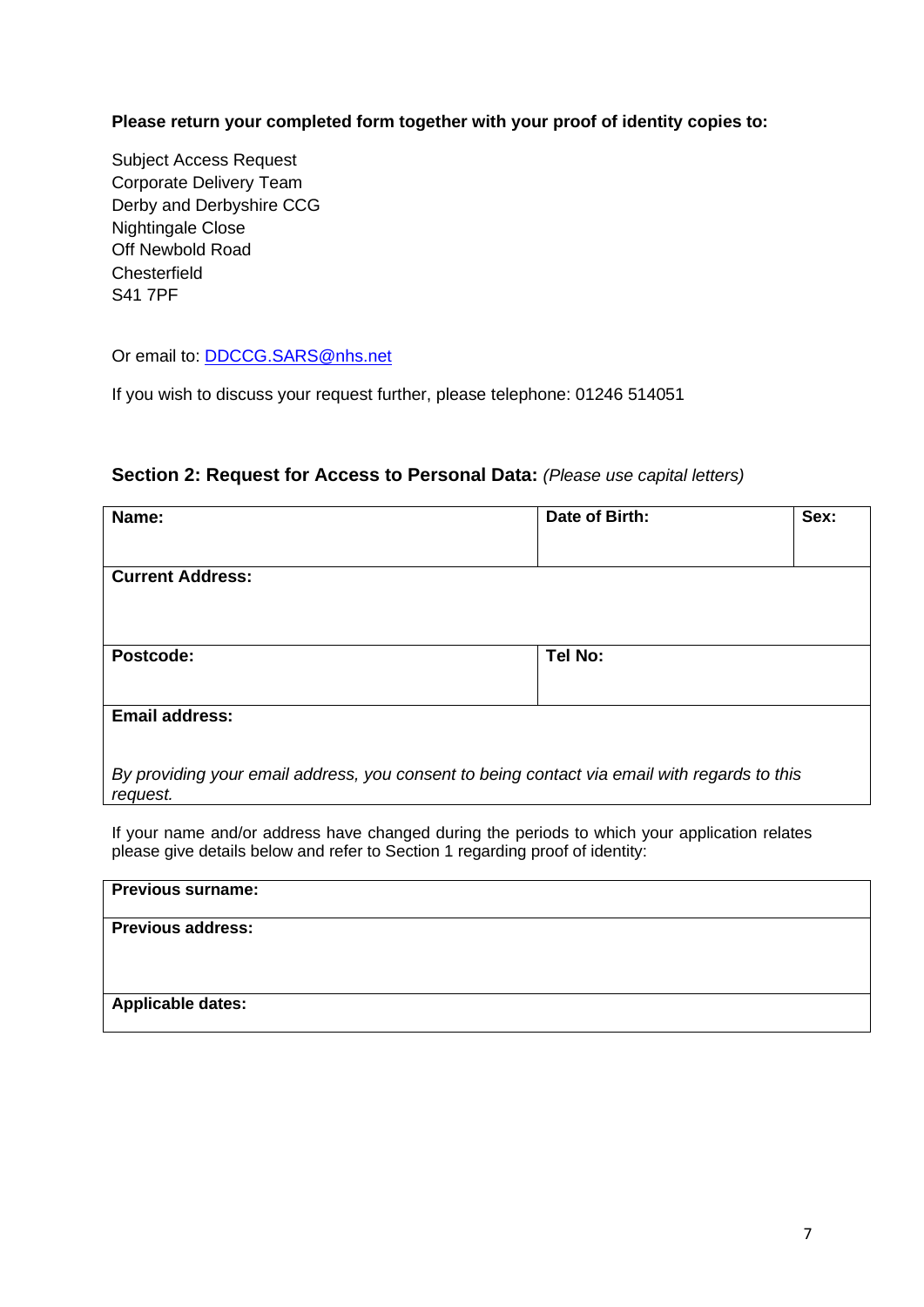### **Details:**

Please provide as much information as possible. Give full details of all information you are interested in and if you only wish to receive information relating to a specific aspect, please specify in the section below (continuing on a separate sheet if necessary):

| <b>CCG Service</b> | <b>Relevant dates</b> | <b>Details of any specific</b><br>information you do or<br>do not require |
|--------------------|-----------------------|---------------------------------------------------------------------------|
|                    |                       |                                                                           |
|                    |                       |                                                                           |
|                    |                       |                                                                           |
|                    |                       |                                                                           |

### **Section 3: Declaration**

I wish to have copies of my own records and enclose the relevant identification.

The information I have supplied on this form is correct to the best of my knowledge.

| Signed: | Date: |
|---------|-------|
|         |       |
|         |       |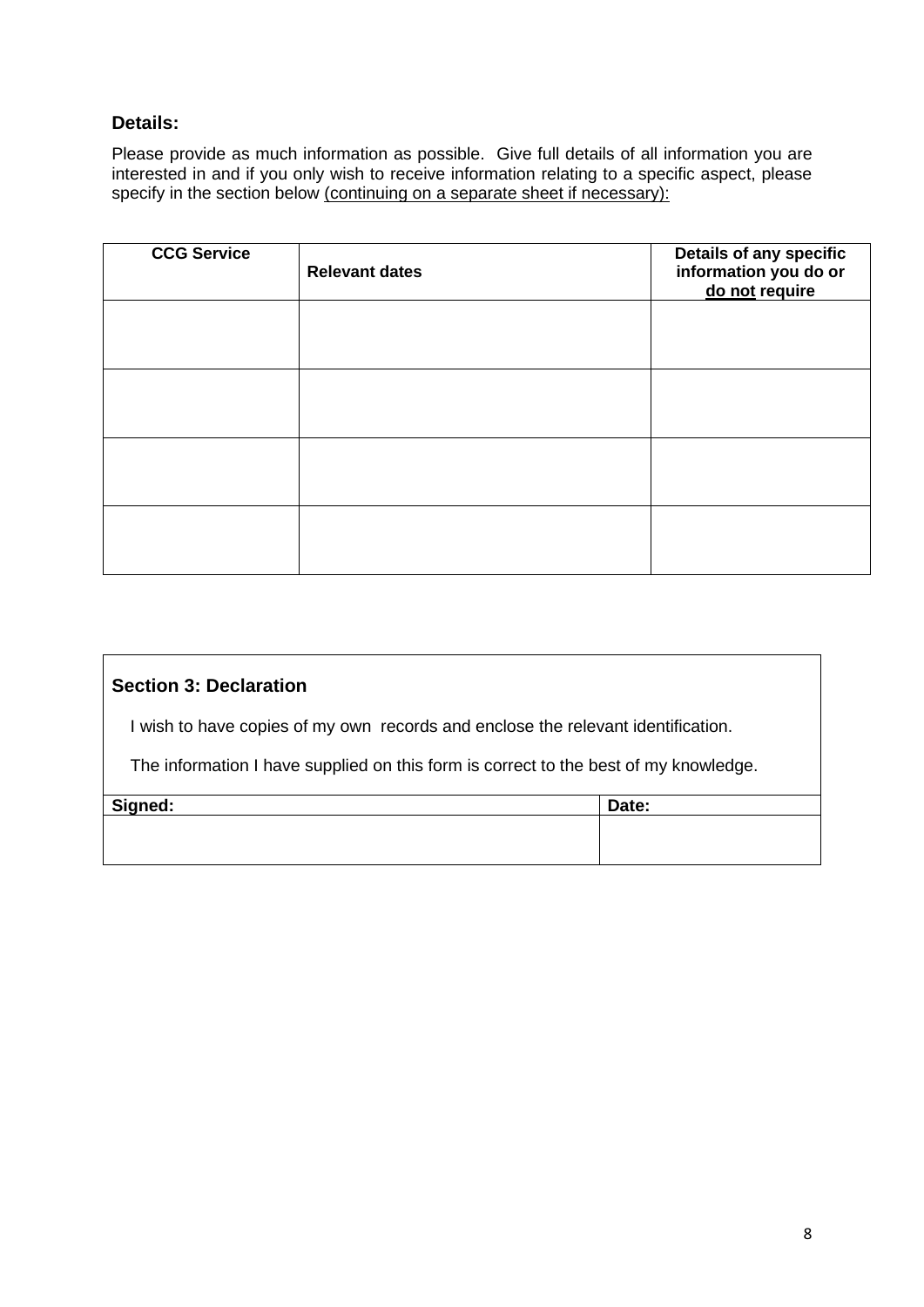#### **What Happens Next?**

Please return this form and the requested photocopies of your proof of identity to the address on page one.

Please ensure that you have completed all sections of the form, provided as much detail as possible and signed the form. Failure to do so will result in a delay to your request being processed.

We will send you an acknowledgement upon receipt of your request. We will then apply for the records from the relevant service.

#### **Sending Records**

Once we are in receipt of your records from the relevant service we will dispatch your records to you via Royal Mail special delivery.

We do not recommend that confidential personal information is sent via email as this cannot be guaranteed as secure. However, if you understand the implications of emailing your personal information and would prefer to receive your information via email, this can be arranged.

**If you wish to receive your information via email please sign and date here for email consent purposes:**

**Name: (capital letters) Signature: Date:**

**If you have any questions, please do not hesitate to contact the Subject Access Request Team**

**Telephone**: 01246 514051

**Email**: [DDCCG.SARS@nhs.net](mailto:DDCCG.SARS@nhs.net)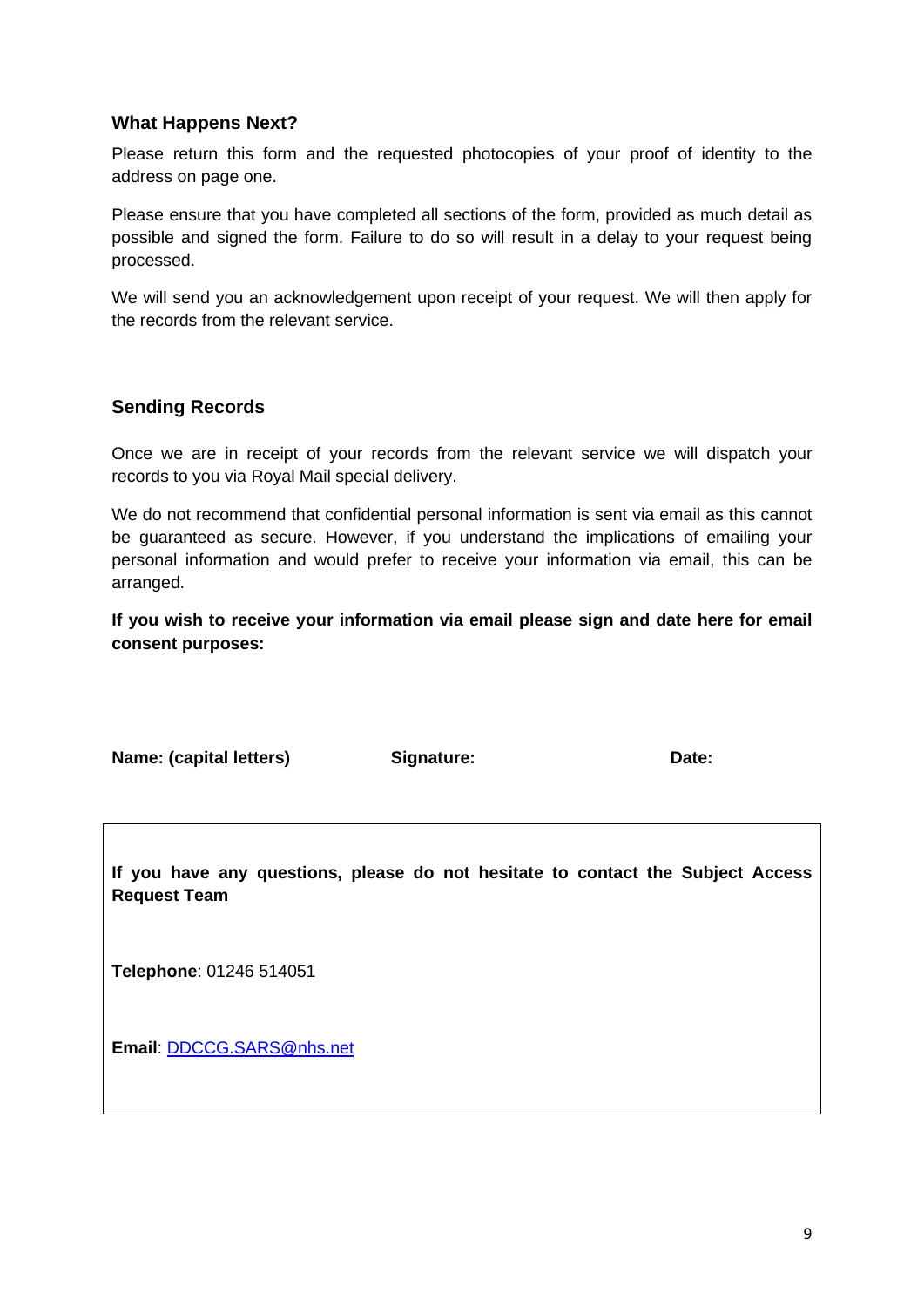# <span id="page-9-0"></span>**Subject Access Request: Form for Representatives**

### **Requesting Information**

Everyone has a right under Article 15 of the General Data Protection Regulation (as implemented by the Data Protection Act 2018) to request copies of their medical records, subject to exemptions. This is known as a 'subject access request'.

Please complete this form if you wish to access the medical records of someone you are acting on behalf of and are authorised to do so. Please see Section 5 to confirm that you have authority.

Please do not use this form if you are requesting copies of your own medical records, instead complete the '**Subject Access Request: Application Form'.** 

#### **How We Use Information**

The information you provide will only be used to progress your request and for related administrative purposes. All of your information is treated with respect and in accordance with the Data Protection Act 2018 and the General Data Protection Regulation.

#### **Section 1: Proof of Identity**

Before we can process your request, we must establish both your identity and the identity of the subject of the request. This helps to ensure that we never release information to anyone who should not have access to it.

To establish identity, your application must be accompanied by photocopies of one or more official document(s) for each person, which show **name**, **date of birth**, **current address** and **signature**. **Appendix 4** of this procedure contains a list of valid identity documents

Please see Section 5C for details regarding deceased patients and required documents.

If you have changed your name during the period your request covers, proof of your name change must also be provided.

Failure to provide proof of identity will delay your application.

**Please add a note here if you are unable to provide the requested proof of identity. We may need to contact you about this before we can process your request.**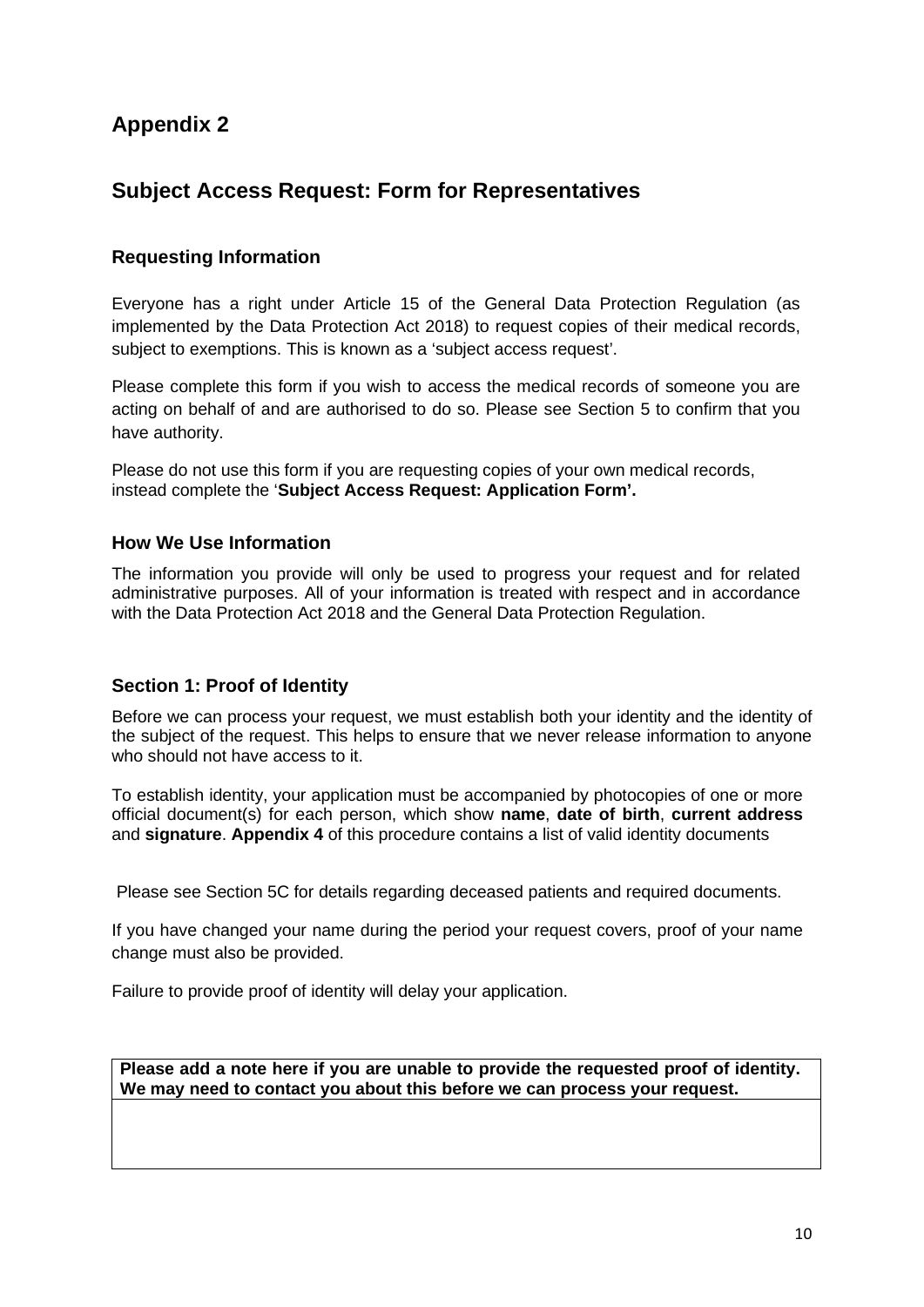**Please return your completed form together with your proof of identity copies to:**

Address details to be added here: Subject Access Request Corporate Delivery Team Derby and Derbyshire CCG Nightingale Close Off Newbold Road **Chesterfield** S41 7PF

Or email it to: [DDCCG.SARS@nhs.net](mailto:DDCCG.SARS@nhs.net)

### **Section 2: About You (The Requester)** *(Please use capital letters)*

| Name:                                                                                                    |         |
|----------------------------------------------------------------------------------------------------------|---------|
| <b>Current Address:</b>                                                                                  |         |
| Postcode:                                                                                                | Tel No: |
| <b>Email address:</b>                                                                                    |         |
| By providing your email address, you consent to being contact via email with regards to this<br>request. |         |

### **Section 3: The Subject of the Request** *(Please use capital letters)*

| Name:                                                      | Date of Birth:                                                                        | Sex: |
|------------------------------------------------------------|---------------------------------------------------------------------------------------|------|
| <b>Current Address (if different from above):</b>          |                                                                                       |      |
|                                                            |                                                                                       |      |
| Postcode:                                                  | Tel No (if different from<br>above):                                                  |      |
| What is your relationship with the subject of the request? | E.g. Partner, parent, legal guardian, main carer, legal representative, advocate etc. |      |
|                                                            |                                                                                       |      |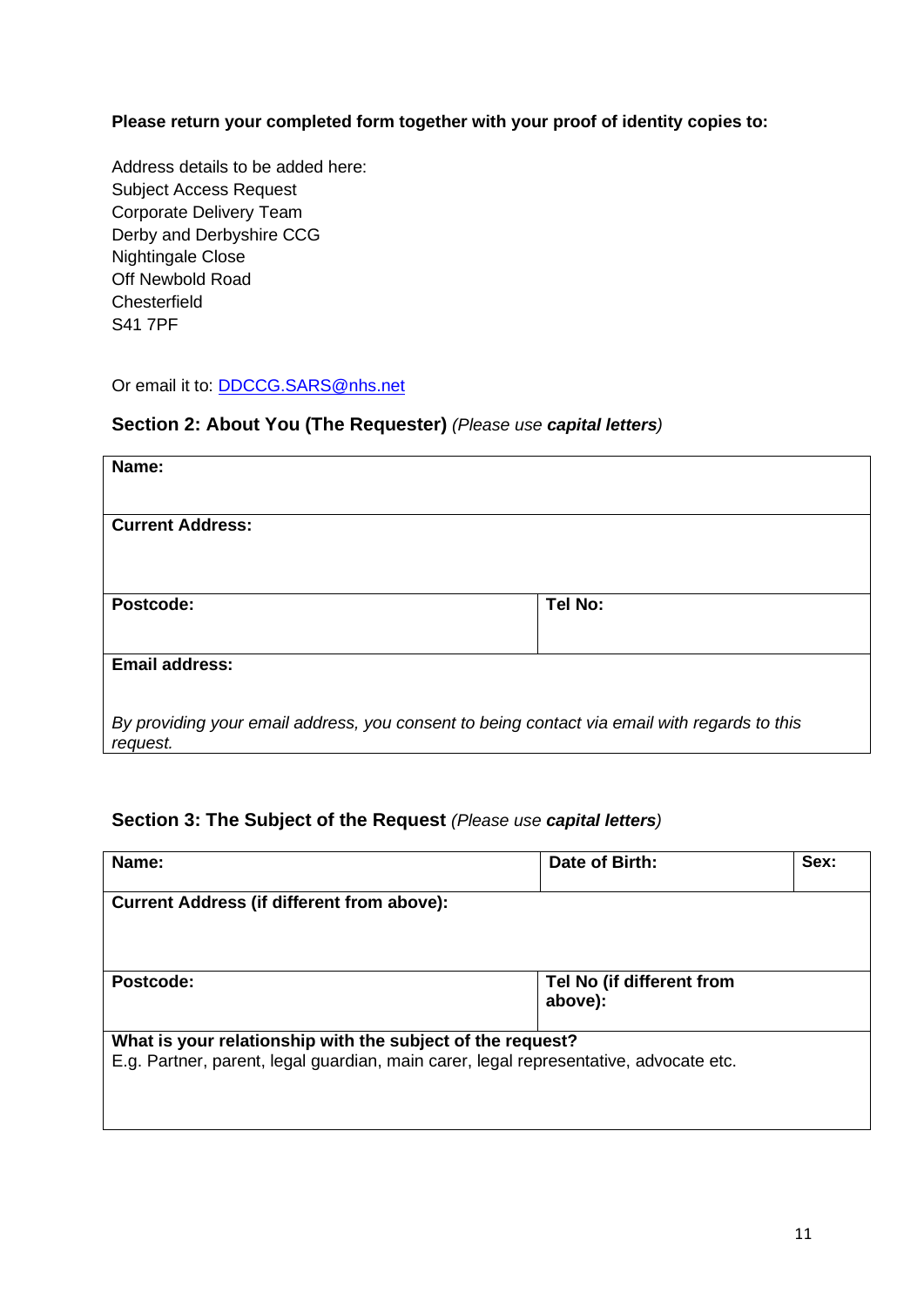If the subject's name and/or address changed during the periods to which your application relates, please give details below and refer to Section 1 regarding proof of identity:

| <b>Previous surname:</b> |  |  |
|--------------------------|--|--|
| <b>Previous address:</b> |  |  |
|                          |  |  |
| Applicable dates:        |  |  |

#### **Section 4: Details:**

Please provide as much information as possible. Give full details of all information you are interested in and if you only wish to receive information relating to a specific aspect, please specify in the section below (continuing on a separate sheet if necessary):

| <b>CCG Service</b> | <b>Relevant dates</b> | Details of any specific<br>information you do or<br>do not require |
|--------------------|-----------------------|--------------------------------------------------------------------|
|                    |                       |                                                                    |
|                    |                       |                                                                    |
|                    |                       |                                                                    |
|                    |                       |                                                                    |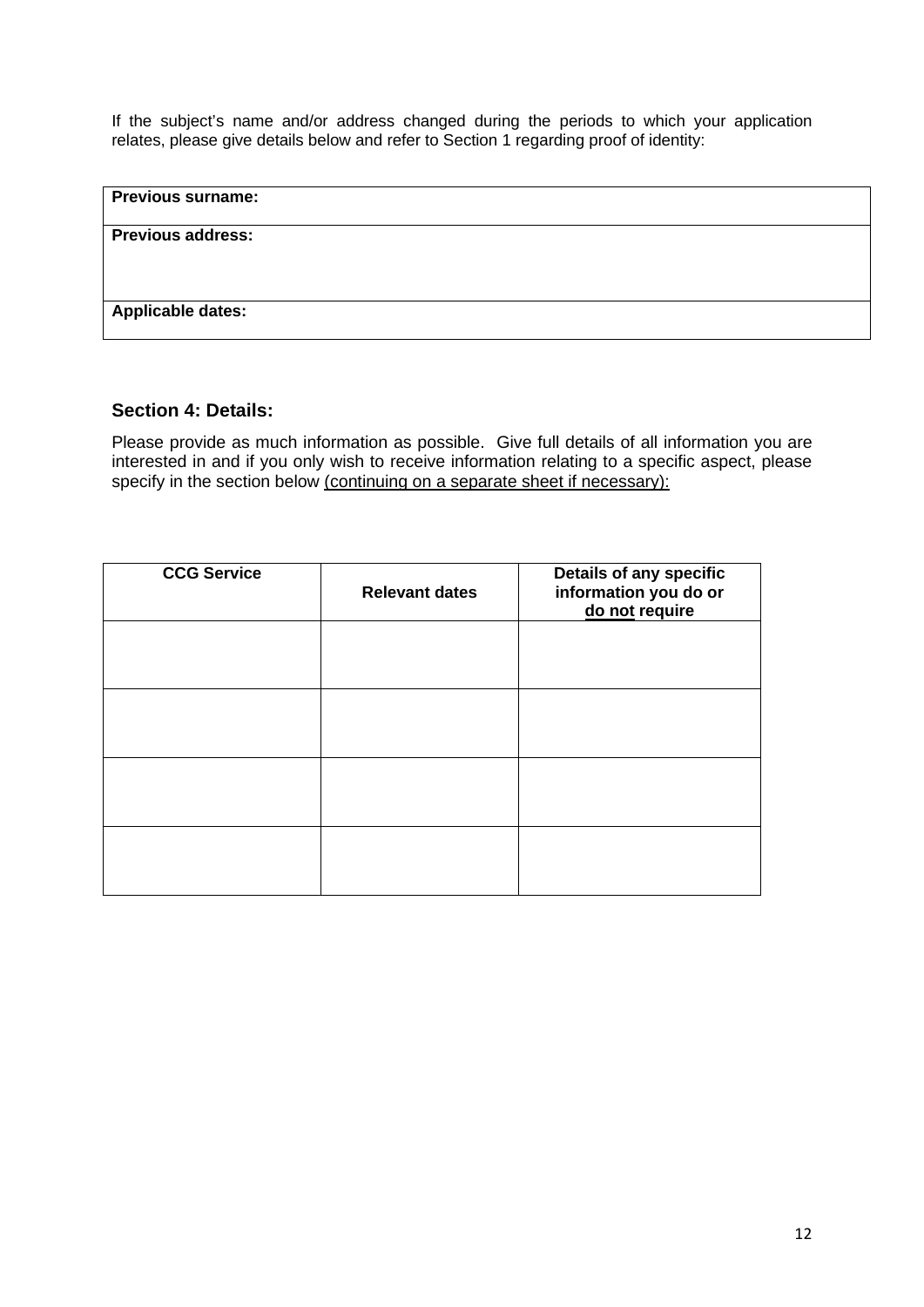### **Section 5: Proof of Consent or Authority**

Finally, you need to demonstrate that you have the appropriate consent or authority to make this request for someone else's personal information. To do this, please complete the relevant part of **Section 5**.

- **Section 5A** if you are acting on behalf of a child under 12 or any other person who lacks capacity to make their own request
- **Section 5B** if you are acting on behalf of an adult or young person over 12 with sufficient capacity to make a request themselves
- **Section 5C** if you are requesting records for a deceased patient

#### **Section 5A: Acting on behalf of a child under 12 or other person who lacks**

#### **capacity**

A parent or guardian does not have an automatic right to information held about their child. The right belongs to the child and the parent acts on their behalf, providing the parent has parental responsibility.

In England and Wales the age at which the child reaches sufficient maturity to exercise their own right to access their information is normally 12 but this may vary according to factors particular to that child. Once the child reaches sufficient maturity the parent may only act with the child's consent.

When deciding whether information about a child can be released consideration is also given to the best interests of the child in releasing information to the requester.

#### **Declaration**

I confirm that I am undertaking this subject access request on behalf of the individual named as the subject of this form and enclose the relevant identification.

I confirm that I can act on behalf of the subject and will send relevant proof to you:

- For a child under 12 or a young person lacking capacity, proof of responsibility over them. OR
- For an adult who lacks capacity, a photocopy of my personal Welfare Power of Attorney for the subject. OR
- Other methods in the contract of the contract of the contract of the contract of the contract of the contract of the contract of the contract of the contract of the contract of the contract of the contract of the contract

The information I have supplied on this form is correct to the best of my knowledge.

| Signed: | Date: |
|---------|-------|
|         |       |
|         |       |
|         |       |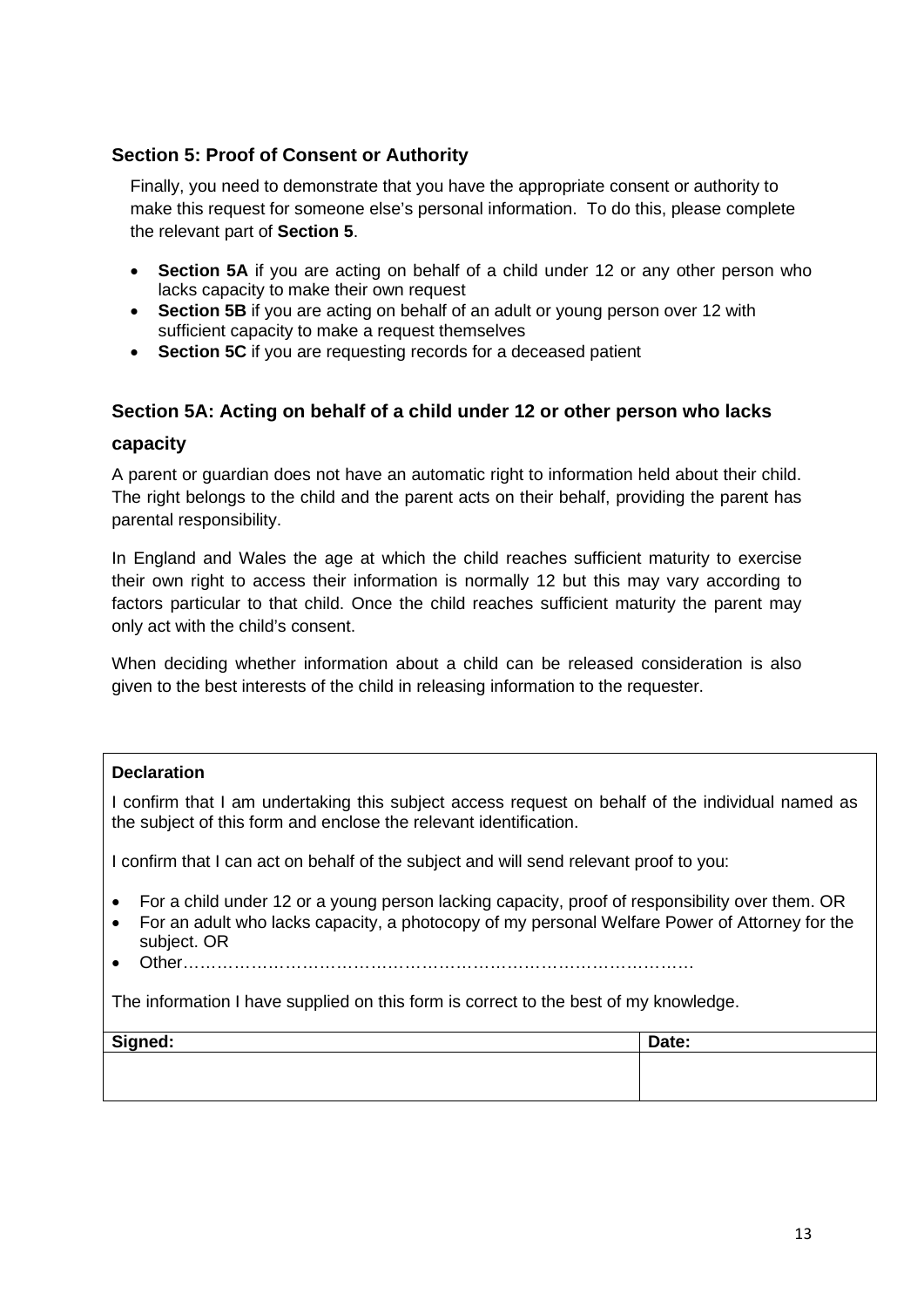#### **What next?**

Please return this form to the address on the front, checking you have enclosed:

- photocopies of proof of identity for the requester (you)
- photocopies of proof of identity for the subject of the request
- if the subject is a child, proof of the responsibility of the adult for the child
- if the subject is a person lacking capacity, proof that you may act on their behalf

#### **Please see Section 6 for further details regarding the next stages of the request.**

#### **Section 5B: Acting on behalf of an adult or young person over 12 with capacity to make their own request**

NB: If you are making a request on behalf of a **young person of 12 or over,** they must sign below in the **'declaration by the subject'** box to confirm they are happy for you to act on their behalf.

#### **Declaration by the Requester**

I, the requester, confirm I am making this request for personal information on behalf of the person named in the declaration below.

I enclose the requested identification to confirm my identity.

The information I have supplied on this form is correct to the best of my knowledge.

| Signed: | Date: |
|---------|-------|
|         |       |
|         |       |

#### **Declaration by the Subject**

I, the subject of this request, confirm that I am happy for the person named above as requester to request access to my personal information on my behalf.

The information supplied on this form is correct to the best of my knowledge.

| Signed: | Date: |
|---------|-------|
|         |       |
|         |       |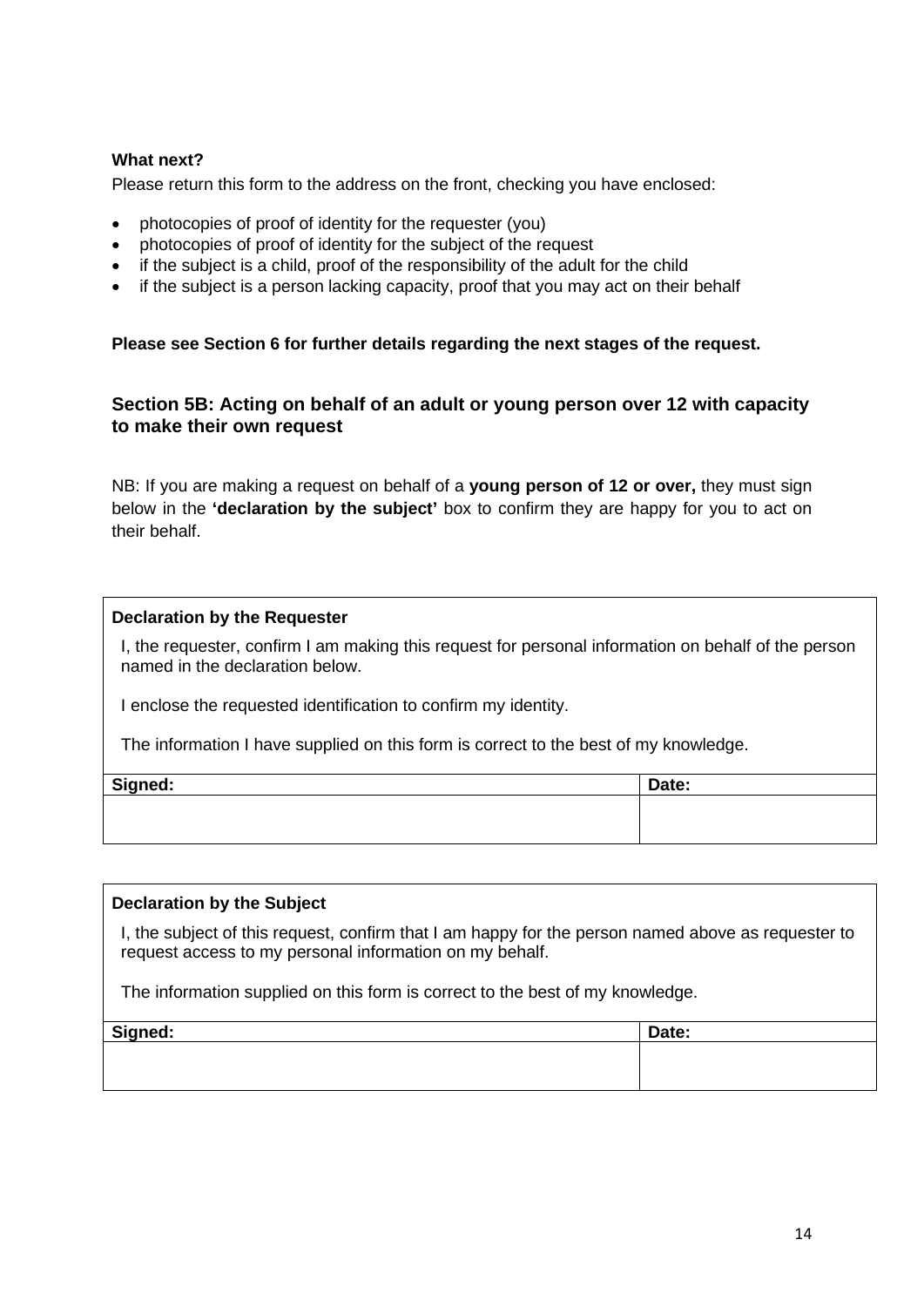#### **What next?**

Please return this form to the address on the front, remembering to enclose:

- photocopies of proof of identity for the requester (you)
- photocopies of proof of identity for the subject of the request

#### **Please see Section 6 for further details regarding the next stages of the request.**

#### **Section 5C: Requesting Records for a Deceased Patient**

Access to deceased patient notes is controlled by the Access to Health Records Act 1990, which allows for copies of information to be disclosed in some circumstances.

Any person making such a request satisfies one of the following criteria:

- a) They must be the patient's personal representative this must be proven with papers of administration or award of probate, or
- b) They have a formal claim arising out of the death on behalf of the estate or as a dependent of the deceased's estate.

As not all estates go to probate, we will also accept copies of the deceased's will where the requestor is named as executor.

#### **Declaration by the Requester**

I, the requester, confirm I am making this request for access to the afore-mentioned deceased patient's records.

I enclose the requested identification and documentation.

The information I have supplied on this form is correct to the best of my knowledge.

| Signed: | Date: |
|---------|-------|
|         |       |
|         |       |

#### **What next?**

Please return this form to the address on the front, remembering to enclose:

- photocopies of proof of identity for the requester (you)
- photocopies of proof of identity for the subject of the request
- a photocopy of award of probate OR
- a photocopy of the deceased's will, naming you as an executor

#### **Please see Section 6 for further details regarding the next stages of the request.**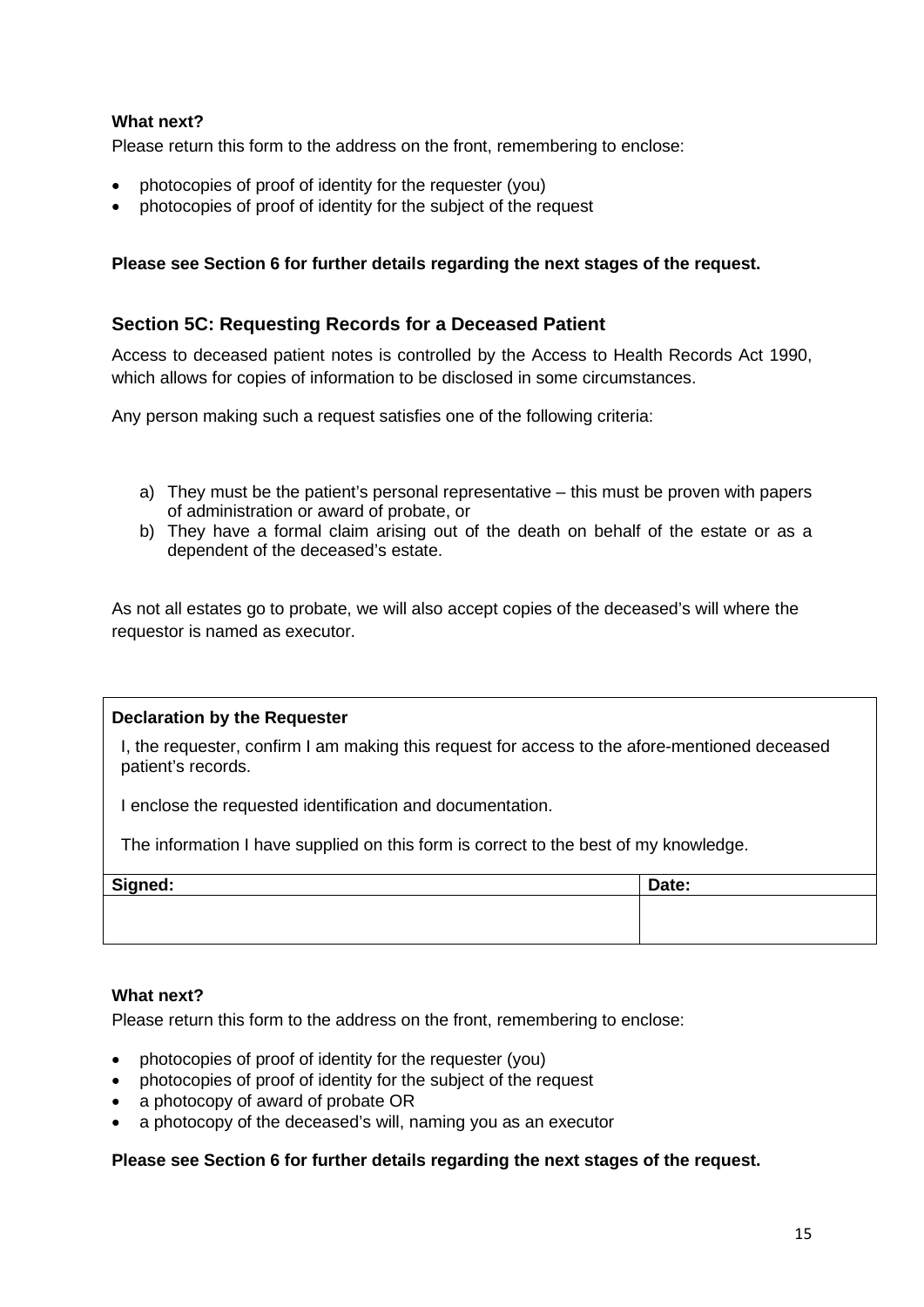#### **Section 6: What Happens Next?**

Please return this form and the requested photocopies of proof of identity and authority to the address on page one of this form.

Please ensure that you have completed all sections of the form, provided as much detail as possible and signed the form. Failure to do so will result in a delay to your request being processed.

We will send you an acknowledgement upon receipt of your request. We will then apply for the records from the relevant service.

#### **Sending Records**

Once we are in receipt of your copy records we will dispatch them to you via Royal Mail special delivery

We do not recommend that personal confidential information is sent via email as this cannot be guaranteed as secure. However, if you understand the implications of emailing records and would prefer to receive your records via email this can be arranged.

**If you wish to receive the records via email please sign and date here for email consent purposes:**

**Name: (in capitals) <b>Signature: Date: Date: Date:** 

**If you have any questions, please do not hesitate to contact the Subject Access Request Team:**

Subject Access Request Corporate Delivery Team Derby and Derbyshire CCG Nightingale Close Off Newbold Road **Chesterfield** S41 7PF

**Telephone**: 01246 514051

**Email**: [DDCCG.SARS@nhs.net](mailto:DDCCG.SARS@nhs.net)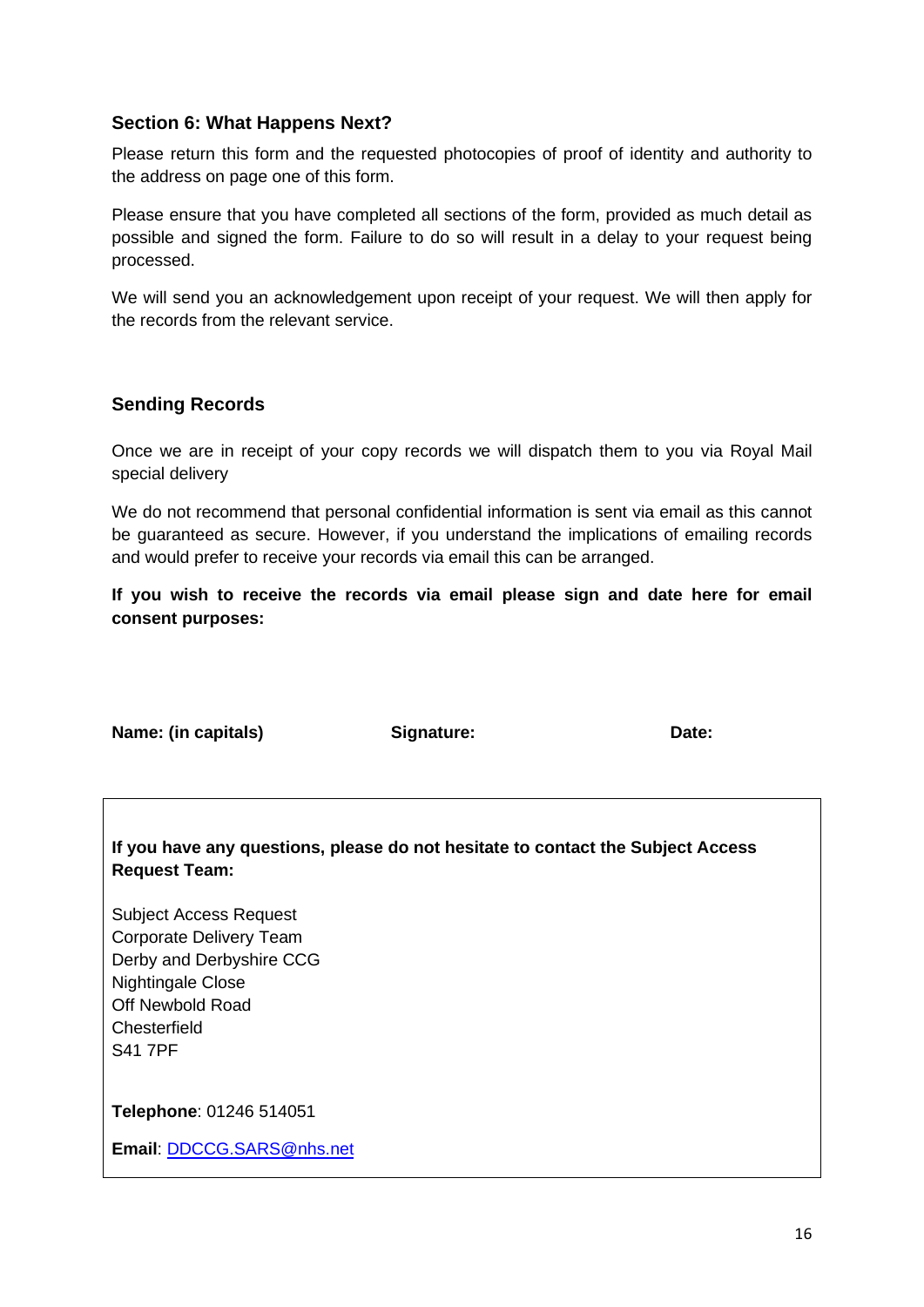# <span id="page-16-0"></span>**Standard Acknowledgement Letter Template**

Dear

#### Re: **Subject Access Request**

Thank you for your request for your personal information under the requirements of the General Data Protection Regulation. We started work on this request on . You can expect a reply no later than one calendar month from this date.

The person working on your request is

For your information, the Act defines a number of exemptions which may prevent the release of some of the information you have requested. We will assess whether any of the exemption categories apply to your request and if they do we will inform you on the release of the information.

If any further assistance in this matter is required, please do not hesitate to contact:

Subject Access Request

Corporate Delivery Team Derby and Derbyshire CCG Nightingale Close Off Newbold Road **Chesterfield** S41 7PF

Further information is also available from the Information Commissioner at:

Information Commissioner's Office Wycliffe House Water Lane Wilmslow **Cheshire** SK9 5AF Telephone: 03031231113 [www.informationcommissioner.gov.uk](http://www.informationcommissioner.gov.uk/)

Yours sincerely

**Name Title**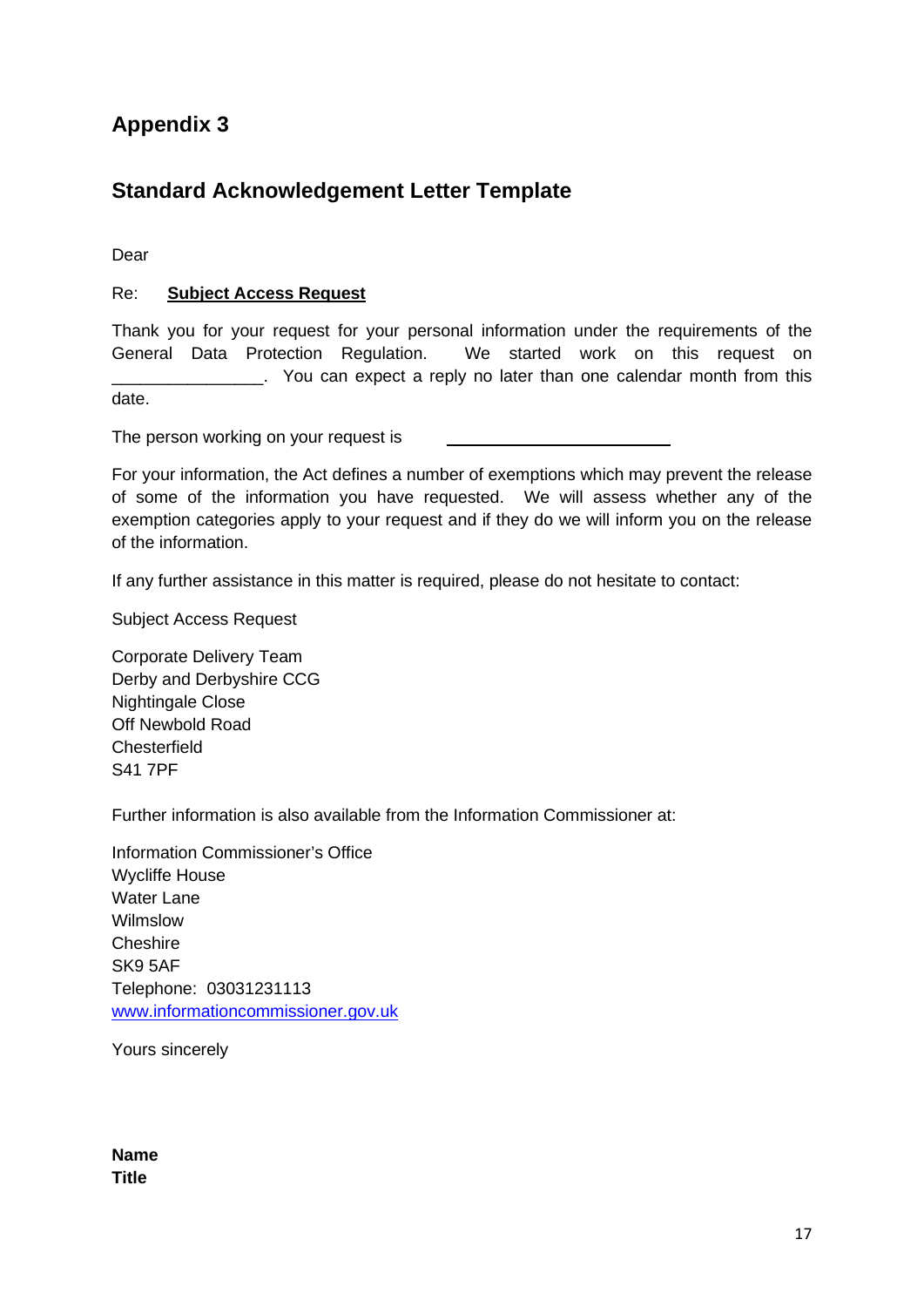# <span id="page-17-0"></span>**Standard Disclosure Letter Template**

Our Reference Number

**Date** 

Name

Address

Dear

#### **Subject Access Request**

| Thank you for your letter dated | in which you ask for                       |
|---------------------------------|--------------------------------------------|
| access to                       | Your request has now been considered and I |
| enclose a copy of               |                                            |

Please note that as \_\_\_\_\_\_\_\_\_\_\_\_\_\_\_\_\_\_\_\_\_\_\_\_\_\_\_\_\_\_\_\_\_\_\_\_\_\_\_\_\_\_ is the owner of the original information / record it is your responsibility to dispose of the copy securely in line with the General Data Protection Regulation (protected by appropriate security).

You can find further information on why we process your personal data, how it is used and who we may share your personal data within the CCG's Privacy Notice which can be found <https://www.derbyandderbyshireccg.nhs.uk/privacy/>

If you have any questions or queries in relation to this request, please do not hesitate to contact me.

You can also refer to the Information Commissioner at:

Information Commissioner's Office Wycliffe House Water Lane Wilmslow **Cheshire** SK9 5AF Telephone: 01625 545 700 [www.informationcommissioner.gov.uk](http://www.informationcommissioner.gov.uk/)

Yours sincerely

**Name Title**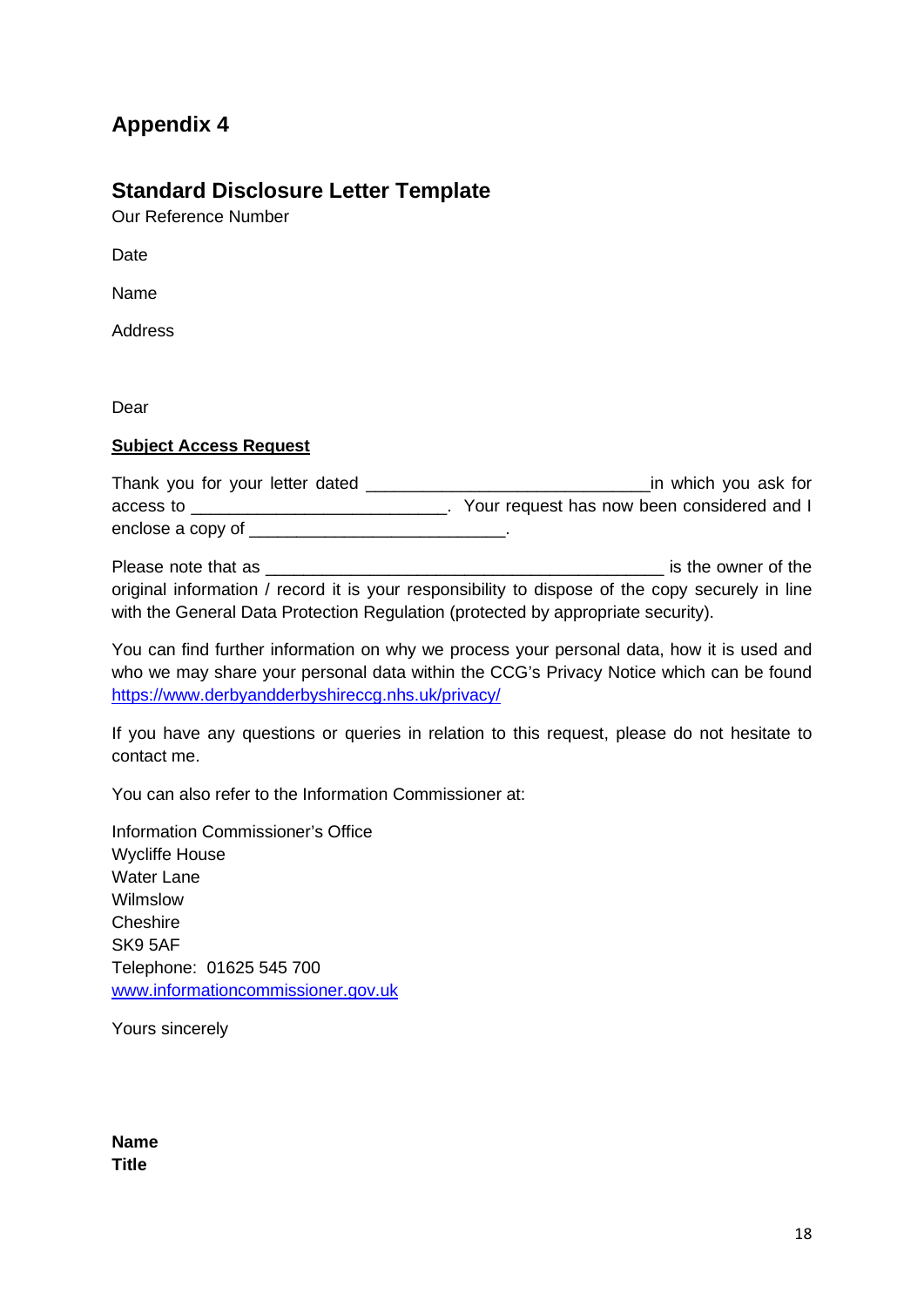## <span id="page-18-0"></span>**Valid Identity documents**

This page lists those documents which are accepted as confirming your identity. You will normally need to provide three documents, one from Group 1, and two from Groups 1, 2a or 2b, one of which must include your current address.

### **Group 1: Primary Identity Credentials**

•Current valid passport

•Biometric Residence Permit (UK)

•Current driving licence photocard, full or provisional (UK, Isle of Man, Channel Islands and EEA)

•Birth certificate (UK, Isle of Man and Channel Islands), issued within 12 months of birth

•Adoption Certificate (UK and Channel Islands)

#### **Group 2a: Trusted Government Documents**

•Current driving licence photocard, full or provisional (All countries outside the EEA)

•Current driving licence, full or provisional - paper version if issued before 1998 (UK, Isle of Man, Channel Islands and EEA)

•Birth certificate - issued more than 12 months after time of birth (UK and Channel Islands)

•Marriage/civil partnership certificate (UK and Channel Islands)

•Immigration document, visa or work permit issued by a country outside the EEA. Valid only for roles whereby the applicant is living and working outside of the UK. Visa/permit must relate to the non EEA country in which the role is based

•HM Forces ID card (UK)

•Firearms Licence (UK, Isle of Man and Channel Islands)

#### **Group 2b: Financial and Social History Documents**

•Mortgage statement issued in last 12 months (UK or EEA)

•Bank/building society statement issued in last 3 months (UK and Channel Islands or EEA)

•Bank/building society statement issued in last 3 months (Countries outside EEA - branch must be in the country where the applicant lives and works)

•Bank/building society account opening confirmation letter issued in last 3 months (UK)

•Credit card statement (UK or EEA) issued in last 3 months

•Financial statement, for example pension or endowment (UK) issued in last 12 months